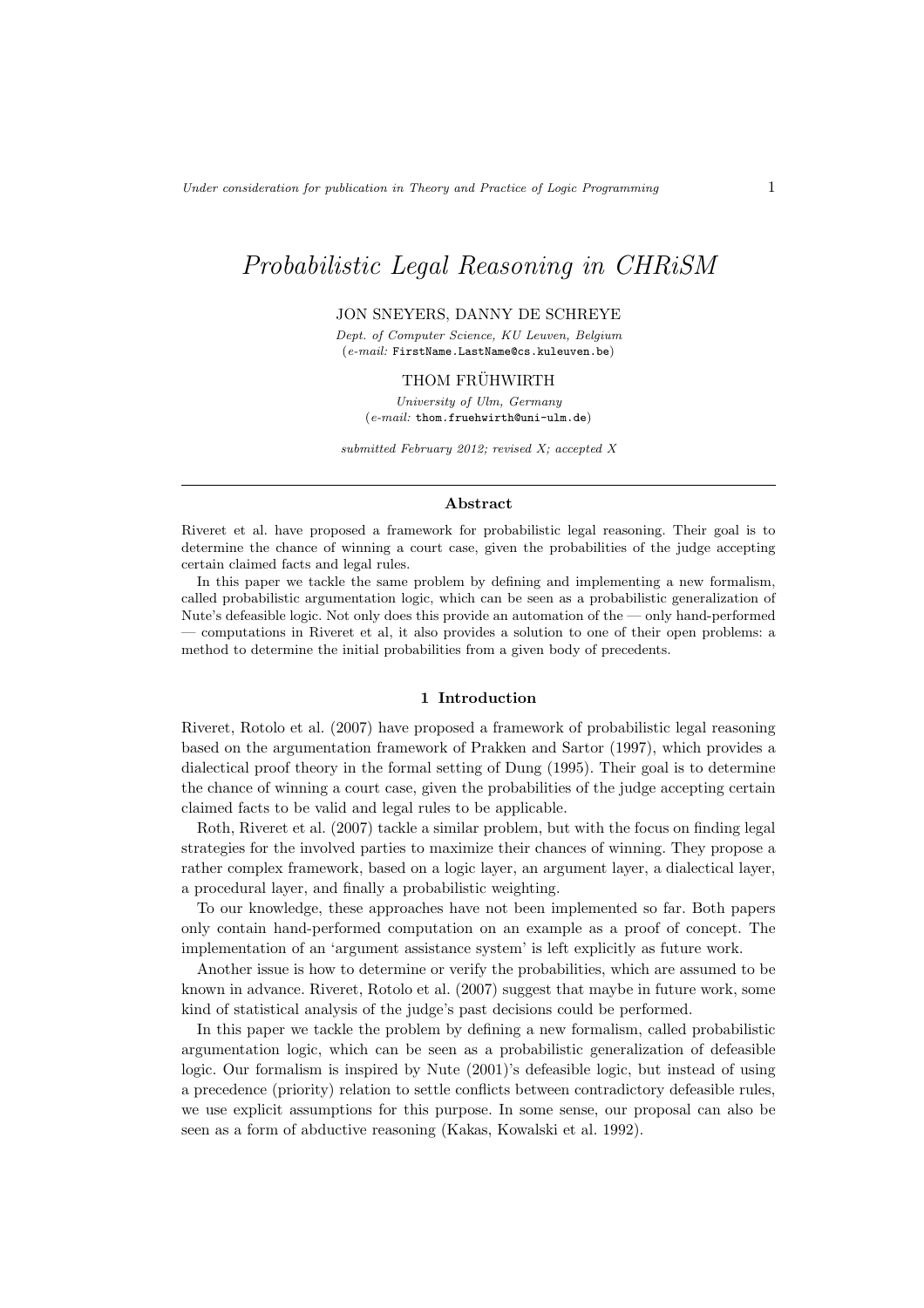We formalize our approach and implement it in CHRISM (Sneyers, Meert et al. 2010). CHRiSM is a rule-based probabilistic logic programming language based on Constraint Handling Rules (Frühwirth 2009) in the host language PRISM (Sato 2008).

Our implementation provides an automation of the probability computations that were hand-performed in (Riveret, Rotolo et al. 2007). The built-in learning algorithm of CHRiSM also provides a solution to the open problem of determining the initial probabilities from a given body of precedents.

The remainder of this paper is organized as follows. Section 2 briefly introduces CHRiSM. Then, in Section 3 we introduce the approach of Riveret, Rotolo et al. (2007) and the running example in their paper. We show how this example can be encoded in CHRiSM. Section 4 introduces our new formalism, probabilistic argumentation logic. We implement it in CHRiSM. In Section 5 we demonstrate how the CHRiSM program can be used for learning. Finally we conclude in Section 6.

# 2 CHRiSM

Constraint Handling Rules (Frühwirth 2009; Sneyers, Van Weert et al. 2010; Frühwirth and Raiser 2011) is a high-level language extension based on multi-headed rules. Being a language extension, CHR is implemented on top of an existing programming language, which is called the *host language*. An implementation of CHR in host language  $X$  is called  $CHR(X)$ . Several  $CHR(Prolog)$  systems are available.

PRISM (PRogramming In Statistical Modeling) is a probabilistic extension of Prolog (Sato 2008). It supports several probabilistic inference tasks, including sampling, probability computation, and expectation-maximization (EM) learning.

In (Sneyers, Meert et al. 2010), a new rule-based probabilistic logic programming language was introduced, called  $\text{CHRiSM}$  — short for **CH**ance **Rules induce Statistical** Models. It is based on CHR(PRISM) and it combines the advantages of CHR and those of PRISM. Like CHR, it is a very concise and expressive programming language. Like PRISM, it has built-in support for several probabilistic inference tasks. Furthermore, CHRiSM rules can be freely mixed with CHR rules and Prolog clauses.

Syntax and Informal Semantics. A CHRISM program  $P$  consists of a sequence of *chance* rules. Chance rules rewrite a multiset S of data elements, which are called (CHRiSM) constraints (mostly for historical reasons). Syntactically, a constraint  $c(X_1,...,X_n)$  looks like a Prolog atom: it has a functor c of some arity n and arguments  $X_1, \ldots, X_n$  which are Prolog terms. The multiset S of constraints is called the *constraint store* or just *store*. The initial store is called the *query* or *goal*, the final store (obtained by exhaustive rule application) is called the answer or result.

A chance rule is of the form: "P ?? Hk  $\ \ \ \ \ \ \ \ \ \ \ \ \ H \leq \geq > G \ \ \ \ \ \ \ B \ . \$ ", where P is a probability expression, Hk is a conjunction of (kept head) constraints, Hr is a conjunction of (removed head) constraints, G is a guard condition (a Prolog goal to be satisfied), and B is the body of the rule. If Hk is empty, the rule is called a simplification rule and the backslash is omitted; if Hr is empty, the rule is called a *propagation* rule and it is written as "P ?? Hk  $=$   $\rightarrow$  G | B". The guard G is optional; if it is removed, the "|" is also removed. The body B is a conjunction of CHRiSM constraints, Prolog goals, and probabilistic disjunctions (defined in (Sneyers, Meert et al. 2010); we do not need them here).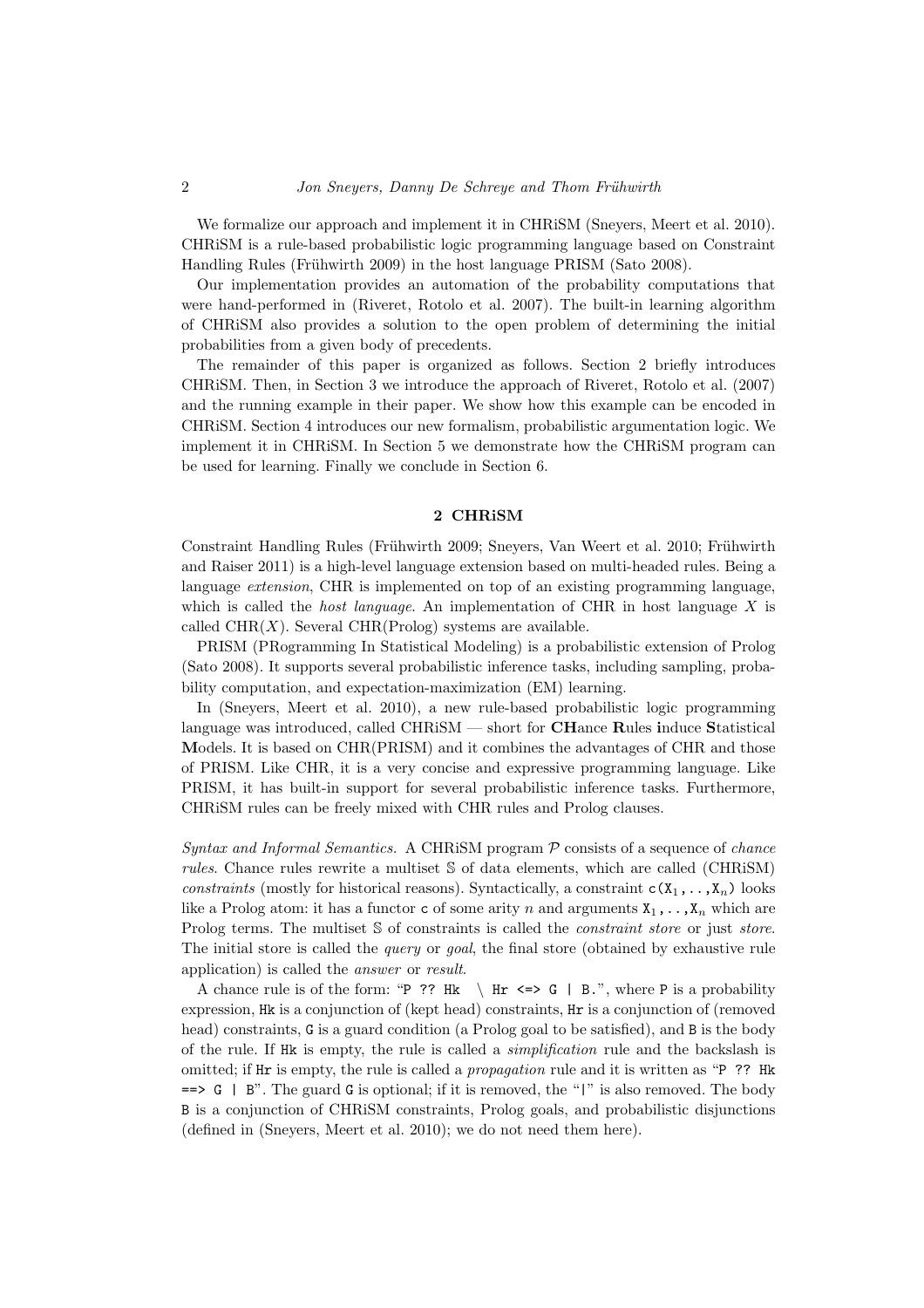Intuitively, the meaning of a chance rule is as follows: If the constraint store S contains elements that match with the head of the rule, and furthermore, the guard G is satisfied, then we can consider rule application. The subset of S that corresponds to the head of the rule is called a rule instance. Depending on a coin flip with a probability given by P, the rule instance is either ignored or it actually leads to a rule application. Every rule instance may only be considered once. A rule with probability 1 corresponds to a regular CHR rule; the "1 ??" may be dropped.

Rule application has the following effects: the constraints matching Hr are removed from the constraint store, and then the body B is executed, that is, Prolog goals are called and CHRiSM constraints are added into the store.

*Operational Semantics*. The abstract operational semantics  $\omega_t^{2}$  of a CHRiSM program  $P$ is given by a state-transition system that  $resembles<sup>1</sup>$  the abstract operational semantics  $\omega_t$  of CHR (Sneyers, Van Weert et al. 2010). We refer to (Sneyers, Meert et al. 2010) for the formal definition of  $\omega_t^2$ . Just like CHR, CHRiSM can also be given a refined operational semantics, where conjunctions are evaluated depth-first from left to right, considering occurrences of the "active" constraint from top to bottom.

Observations. A full observation  $\mathbb{Q} \leq \Rightarrow$  A denotes that there exist a series of probabilistic choices such that a derivation starting with query Q results in the answer A. A partial observation  $\mathbb{Q}$  ===> A denotes that some answer for query  $\mathbb{Q}$  contains at least A: in other words,  $Q \implies A$  holds iff  $Q \iff B$  with  $A \subseteq B$ .

The following PRISM built-ins can be used to query a CHRiSM program:

- sample  $Q$ : execute the query  $Q$  while making probabilistic choices;
- prob  $\mathbb Q$  <==> A : compute the probability that  $\mathbb Q$  <==> A holds, i.e. the chance that the choices are such that query Q results in answer A;
- prob  $Q \implies A :$  compute the probability that an answer for  $Q$  contains A;
- learn(L) : do expectation-maximization learning from observations L

#### 3 The mad cow example and dialogue games

The running example in (Riveret, Rotolo et al. 2007) is the following. John, the proponent, wants to sue Henry, the opponent, claiming compensation  $(c)$  for the damage that Henry's cow caused to him when he drove off the road to avoid the cow. John argues that an animal's owner has to pay damages caused by their animal, that  $(a)$  Henry is the owner of the cow, and that  $(b)$  the accident was caused by the need to avoid the cow (argument A). Henry can counterattack in various ways: he can claim that  $(d)$  the damage was due to John's negligence (he did not pay sufficient attention to crossing animals) – argument  $B - or$  that (e) it was a case of force majeure: the cow suddenly went crazy and crossed into the street – argument C. The last objection could be replied to by using the debated rule that only exogenous events count as force majeure, and  $(f)$ the cow's madness is endogenous (argument D).

<sup>&</sup>lt;sup>1</sup> If all rule probabilities are  $1$  — i.e. if the CHRiSM program is actually just a regular CHR program — then the  $\omega_t^{\gamma}$  semantics boils down to the  $\omega_t$  semantics of CHR.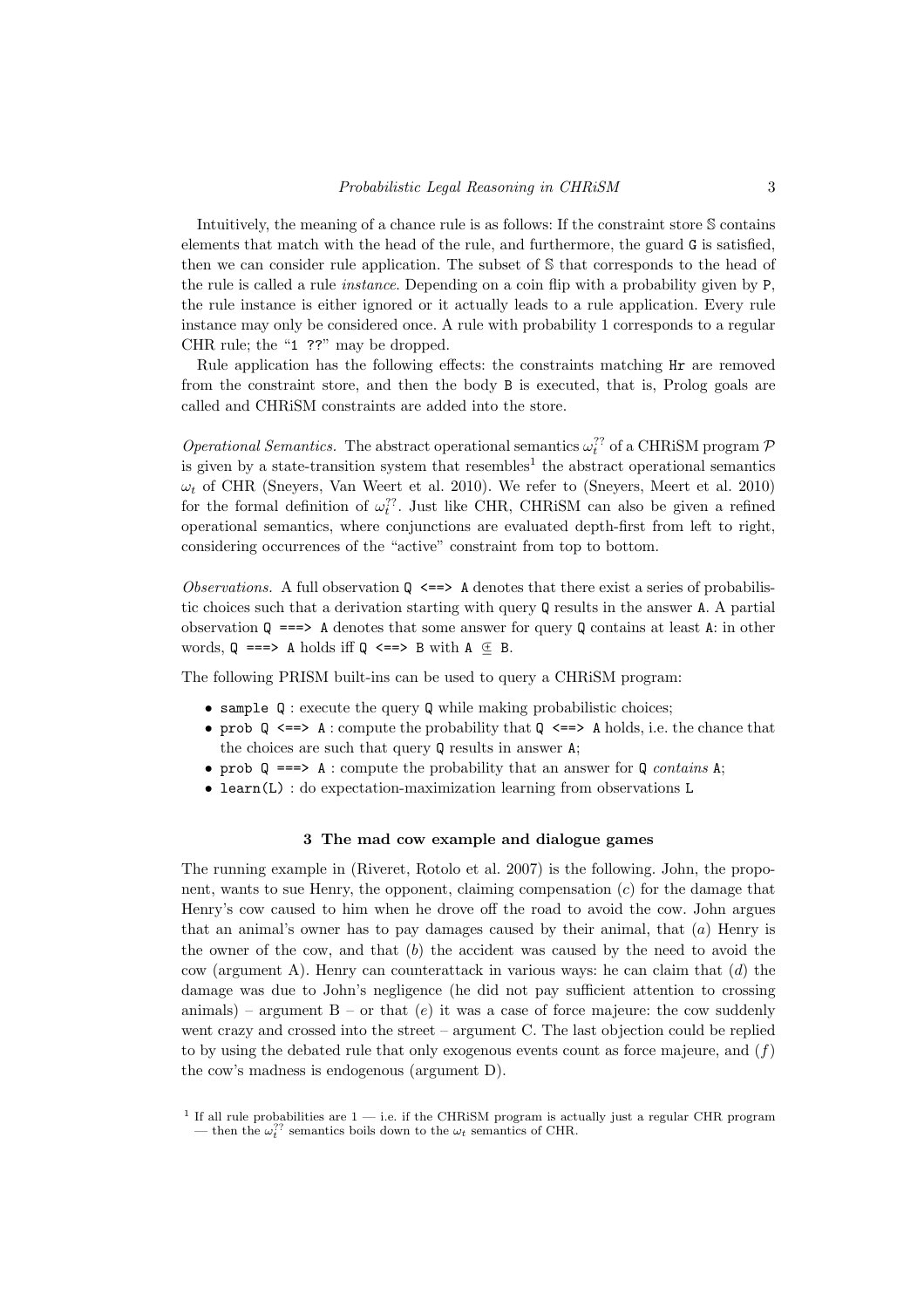#### 4 *Jon Snevers, Danny De Schreye and Thom Frühwirth*

Riveret, Rotolo et al. (2007) assume an abstract argumentation framework (Dung 1995), which consists of a set of arguments and a binary "defeats" relation. They then define the notion of a dialogue game which captures the rules of legal argumentation. A dialogue is a sequence of abstract arguments, in which the proponent and the opponent alternate, each argument defeats the previous argument, and the proponent cannot repeat arguments and has to strictly defeat the preceeding argument of the opponent.

Moreover, each of the arguments has some given "construction chance", which is the probability that the judge will actually accept the argument. The aim is to estimate the overall chance that the case is won.

CHRiSM encoding of the example. For reasons of space, we omit the CHRiSM encoding of dialogue games with abstract arguments, which are treated as black boxes that only interact through the "defeats" relation. It can be found in a companion paper (Sneyers, De Schreye et al. 2013). Here we immediately proceed with a finer level of granularity.

The arguments in (Riveret, Rotolo et al. 2007) consist of premises and rules, which each have a probability of being accepted by the judge. For example, argument A consists of the premises that Henry owns the cow  $(a)$ , and that the accident was caused by the need to avoid the cow (b), together with the rule " $a \wedge b \rightarrow c$ ", where c stands for "Henry has to compensate damages". If  $a$  will certainly be accepted,  $b$  is accepted with a probability of 0.9, and the rule " $a \wedge b \rightarrow c$ " is certainly accepted, then the overall construction chance of argument A is  $1 \times 0.9 \times 1 = 0.9$ .

We will call both premises and conclusions "statements" and use ground Prolog terms to denote them. The auxiliary predicate neg/2 simply negates a literal in a way that avoids double negations.

We use a dummy predicate  $\frac{\log n}{0}$  (to be used as the initial goal). The main constraint predicate is  $accept/2$ , which indicates that the judge conditionally accepts some statement: accept(S,C) denotes that statement S is accepted if all conditions C (a Prolog list of statements) hold. If C is the empty list, the statement is unconditionally accepted; otherwise the acceptance of the statement can still be retracted if one of the conditions turn out to be unacceptable. If a statement is already accepted with conditions A, then it is redundant to also accept it with stronger conditions  $B \supset A$ .

 $accept(X, A) \setminus accept(X, B) \iff subset(A, B) \mid true.$ 

The above rule implies a set semantics for unconditionally accepted statements.

A condition is redundant if it is implied by the other conditions:

 $accept(A,B) \setminus accept(X,C) \iff select(A,C,D), subset(B,D) \mid accept(X,D).$ 

If a statement Y was accepted with conditions B, but one of those conditions is contradicted ("undercut") by a statement X with weaker conditions A that are implied by B, then the acceptance of Y has to be retracted — we use a simpagation rule to remove the accept(Y,B) constraint:

```
accept(X, A) \setminus accept(Y, B) \leqsubset(A,B), neg(X,NX), member(NX,B) | true.
```
Finally, we allow no contradictions:

 $accept(X, A)$ ,  $accept(Y, B) \implies subset(A, B)$ ,  $neg(X, Y)$  | fail.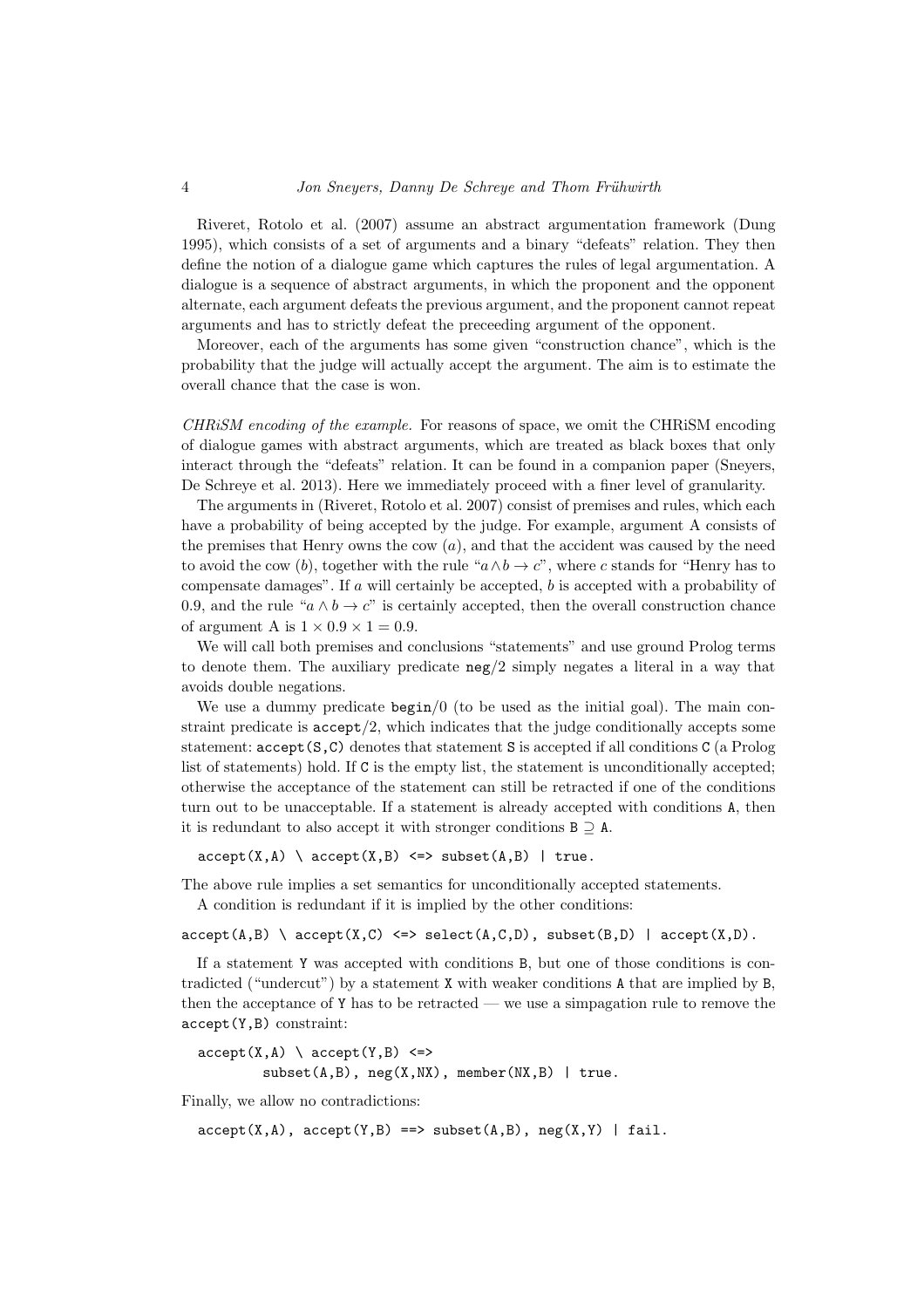Now we encode the premises and the rules of the arguments:

```
% Argument A (rule r1, premises a and b):
% "If Henry is the owner of the cow (a) and the accident was caused by the
% need to avoid the cow (b), then Henry has to compensate damages (c)."
1.0 ?? accept(a, []), accept(b, []) ==> accept(c, [app(r1)]). % r1
1.0 ?? begin ==> accept(a, []).
0.9 ?? begin ==> accept(b, []).
```
The rule being used is a defeasible rule, so its conclusion c will be accepted with the condition that the rule is actually applicable  $(\text{app}(r1))$ . This condition can be "undercut" by arguments B or C.

```
% Argument B (rule r2, premise d):
% "If John was negligent (d), then r1 is not applicable."
0.8 ?? accept(d, [] ==> accept(not(app(r1)), []. \% r2
0.5 ?? begin ==> accept(d, []).
```
For example, the judge could accept a, b and d and both rules, to reach the state "accept(c,  $[app(r1)]$ ), accept(not(app(r1)), [])". Now the undercutting rule removes the conditional acceptance of c, because its condition was contradicted.

```
% Argument C (rule r3, premise e):
% "If the cow was mad (e), it was a case of force majeure.
% so r1 is not applicable."
0.5 ?? accept(e, []) ==> accept(not(app(r1)), [app(r3)]. % r3
0.2 ?? begin ==> accept(e, []).
```
Again, the above rule  $(\tau 3)$  is defeasible, so its conclusion can only be accepted with the condition  $app(r3)$ , which can be undercut by the final argument:

```
% Argument D (rule r4, premise f):
% "If the cow's madness is endogenous (f), then the 'force majeure'
% rule r3 is not applicable."
0.5 ?? accept(f, []) \implies accept(not(app(r3)), []. \% r40.3 ?? begin ==> accept(f, []).
```
The only thing now left to do, is to resolve the conditions by making assumptions. For example, one possible result of the query begin is the following:

```
accept(a, []), accept(b, []), accept(e, []),
accept(c, [app(r1)]), accept(not(app(r1)), [app(r3)])
```
In this case, both c and  $not(app(r1))$  are conditionally accepted. Although  $not(app(r1))$ undercuts the conditions of c, the "undercut" rule is not applicable (yet) because the condition  $\text{[app(r3)]}$  is not weaker than the condition  $\text{[app(r1)]}$ . However, since there is no counter-evidence for  $app(r3)$ , we can assume this condition to hold, "promoting"  $not(app(r1))$  to an unconditionally accepted statement, which then causes the acceptance of c to be retracted.

To implement this idea, we add the following rules at the end of the program: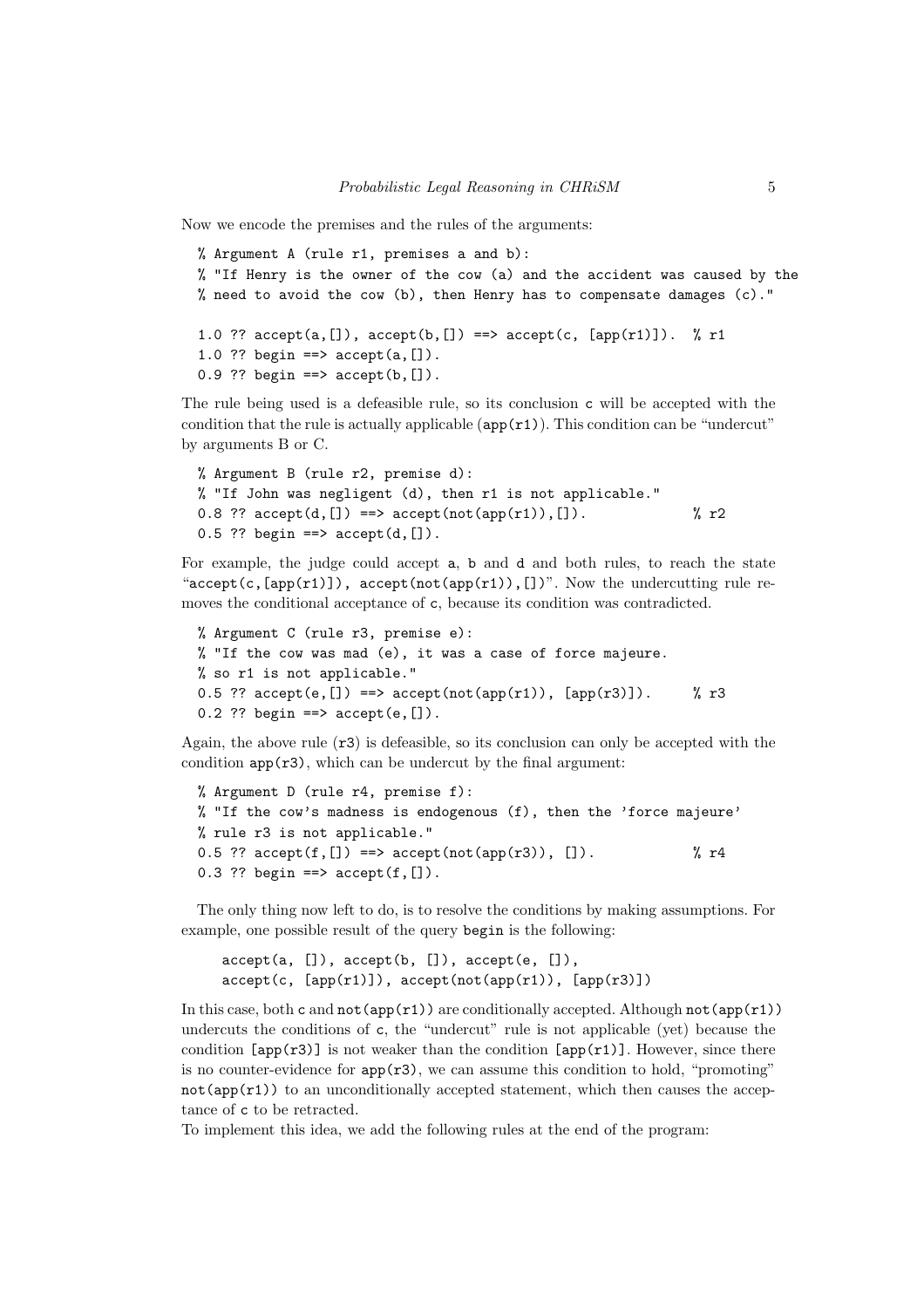```
begin \le > assume.
assume, accept(X, C) \implies select(A, C, D), accept(A, []); true.
assume <=> true.
```
The middle rule nondeterministically selects conditions and accepts them. This can either succeed or lead to contradiction (i.e. there is counter-evidence), causing backtracking.

This concludes the program. We can compute the desired probability – which took several pages of manual calculations in (Riveret, Rotolo et al. 2007) – with a simple query:

```
?- prob begin ===> accept(c, []).
Probability of begin ===> accept(c,[]) is: 0.494100000000000
```
# 4 Generalization and Formalization

In order to generalize the running example, we will propose a transformation from an arbitrary probabilistic legal argumentation logic  $\mathcal{A}$  — a notion that will be introduced in this section — to a CHRiSM program  $P_{CHRiSM}(\mathcal{A})$ .

#### 4.1 Probabilistic Argumentation Logic

We use  $lit(A)$  to denote the set of literals over a set of atomic formulas A, i.e.  $lit(A)$  $A \cup \{\neg a \mid a \in A\}$ . We will sometimes denote conjunctions over literals as sets since the order of the conjuncts is irrelevant.

#### Definition 4.1 (Probabilistic argumentation logic)

A probabilistic argumentation logic or PAL is a tuple  $(S, A, R, P)$ , where S is a set of statements and A is a set of assumptions (with  $S \cap A = \emptyset$ ), R is a set of rules, and P is a function assigning probabilities to each rule,  $P : R \mapsto [0, 1]$ . The rules in R have the following form:

$$
s_1 \wedge \ldots \wedge s_n \Rightarrow c_1 \wedge \ldots \wedge c_m
$$
 assuming  $a_1 \wedge \ldots \wedge a_k$ 

where the left hand side (the *antecedent*) is a conjunction of literals  $(s_i \in lit(S \cup A))$ which can be empty  $(n \geq 0)$ , the right hand side (the *consequent*) is a non-empty  $(m \geq 1)$ conjunction of literals  $(c_i \in lit(S \cup A))$ , and the part after "assuming" (the assumption) is a possibly empty  $(k \geq 0)$  conjunction of assumption literals  $(a_i \in lit(A))$ . If the left hand side is empty, the rule is also called a *fact* and the arrow can be omitted; if the part after "assuming" is empty, the rule is called unconditional and the keyword "assuming" can be omitted.

To illustrate the definition, we now write out the running mad cow example as a formal probabilistic argumentation logic

$$
\mathcal{A}_{\text{mc}} := (\{a, b, c, d, e, f\}, \{\text{app(r1)}, \text{app(r3)}\}, R_{\text{mc}}, P_{\text{mc}})
$$

where the rules  $R_{\text{mc}} = \{r_1, r_2, r_3, r_4, s_a, s_b, s_d, s_e, s_f\}$  are the following:

 $r_1$  :=  $a \wedge b \Rightarrow c$  assuming app(r1)  $r_2 := d \Rightarrow \neg app(r1)$  $r_3 := e \Rightarrow \neg \text{app}(\text{r1})$  assuming app(r3)  $r_4$  :=  $f \Rightarrow \neg \text{app}(\text{r3})$  $\forall x \in \{a, b, d, e, f\} : s_x := x$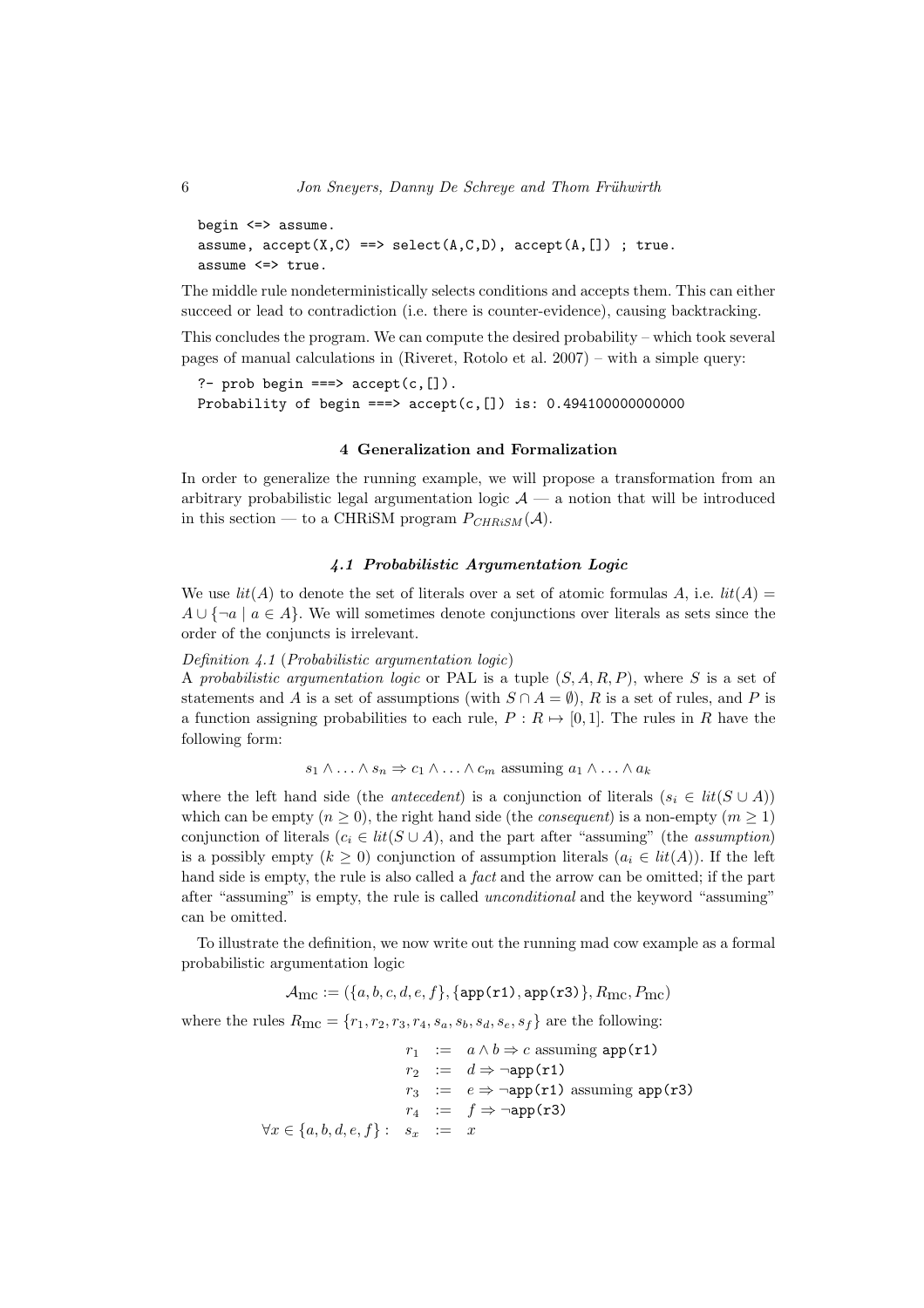and the probabilities  $P_{\text{mc}}$  are the following:

 $P_{\text{mc}} := \{(r_1, 1), (r_2, 0.8), (r_3, 0.5), (r_4, 0.5), (s_a, 1), (s_b, 0.9), (s_d, 0.5), (s_e, 0.2), (s_f, 0.3)\}\$ 

Now we define an interpretation of a PAL as a set of conditional statements.

#### Definition 4.2 (Conditional statement)

Given a PAL  $\mathcal{A} = (S, A, R, P)$ , a conditional statement is a pair  $(s, C)$  with  $s \in lit(S \cup A)$ and  $C \subseteq lit(A)$ , such that C is not self-contradictory, that is, there is no  $c \in A$  such that both  $c \in C$  and  $\neg c \in C$ .

#### Definition 4.3 (Interpretation)

Given a PAL  $A$ , an interpretation is a set I of conditional statements of  $A$  such that if  $(s, C_1) \in I$  and  $(\neg s, C_2) \in I$ , then  $C_1 \not\subseteq C_2$  and  $C_2 \not\subseteq C_1$ .

In other words, the conditional statements are not directly contradictory — although both a statement and its negation can be conditionally accepted at the same time, as long as the assumptions are different.

#### Definition 4.4 (Partial Ordering of Interpretations)

We say an interpretation  $I_1$  is smaller than an interpretation  $I_2$ , denoted  $I_1 \leq i \ I_2$ , if for all conditional statements  $(s, c_1) \in I_1$ , there is a corresponding conditional statement  $(s, c_2) \in I_2$  such that  $c_1 \subseteq c_2$ .

Note that  $I_1 \leq_i I_2$  implies that the set of statements in  $I_1$  is a subset of the statements in  $I_2$ , so  $I_1$  makes less claims than  $I_2$  (which is why we call it smaller), but the claims in  $I_1$  are in a sense stronger since they have a weaker condition.

We now define the semantics of a PAL, somewhat inspired by the definitions in (Nute 2001), but extending them to take the explicit conditions into account, as well as the rule selection (which will be needed to introduce the rule probabilities).

## Definition 4.5 (Compliant Interpretation w.r.t. Rule Selection)

Given a PAL  $\mathcal{A} = (S, A, R, P)$  and a set of selected rules  $R_s \subseteq R$ , a compliant interpretation I w.r.t. the selected rules  $R_s$  is a minimal (w.r.t.  $\leq_i$ ) interpretation that satisfies the following additional criterion:

- if  $R_s$  contains a rule  $r = (S_r \Rightarrow C_r$  assuming  $A_r$ ),
- and  $\forall s \in S_r : \exists c : (s, c) \in I$  (the antecedent is conditionally accepted),
- and  $\forall a \in A_r : \neg \exists c : (\neg a, c) \in I$  (the assumption is not questioned),
- then for every set  $\{(s_1, c_1), \ldots, (s_n, c_n)\}\subseteq I$  such that  $S_r = s_1 \wedge \ldots \wedge s_n$ , it must hold that  $\forall x \in C_r : \exists y \subseteq A_r \cup \{c_1, \ldots, c_n\} : (x, y) \in I$  (the consequent is conditionally accepted).

#### Definition 4.6 (Valid Interpretation w.r.t. Rule Selection)

Given a PAL  $\mathcal{A} = (S, A, R, P)$  and a set of selected rules  $R_s \subseteq R$ , a valid interpretation I w.r.t. the selected rules  $R_s$  is a compliant interpretation without gratuitous statements, that is, there is no subset  $K \subseteq I$  with  $K \neq \emptyset$  such that:

- if  $R_s$  contains a rule  $r = (S_r \Rightarrow C_r$  assuming  $A_r$ ),
- and  $\forall s \in S_r : \exists c : (s, c) \in I \setminus K$ , and  $\forall a \in A_r : \neg \exists c : (\neg a, c) \in I$ ,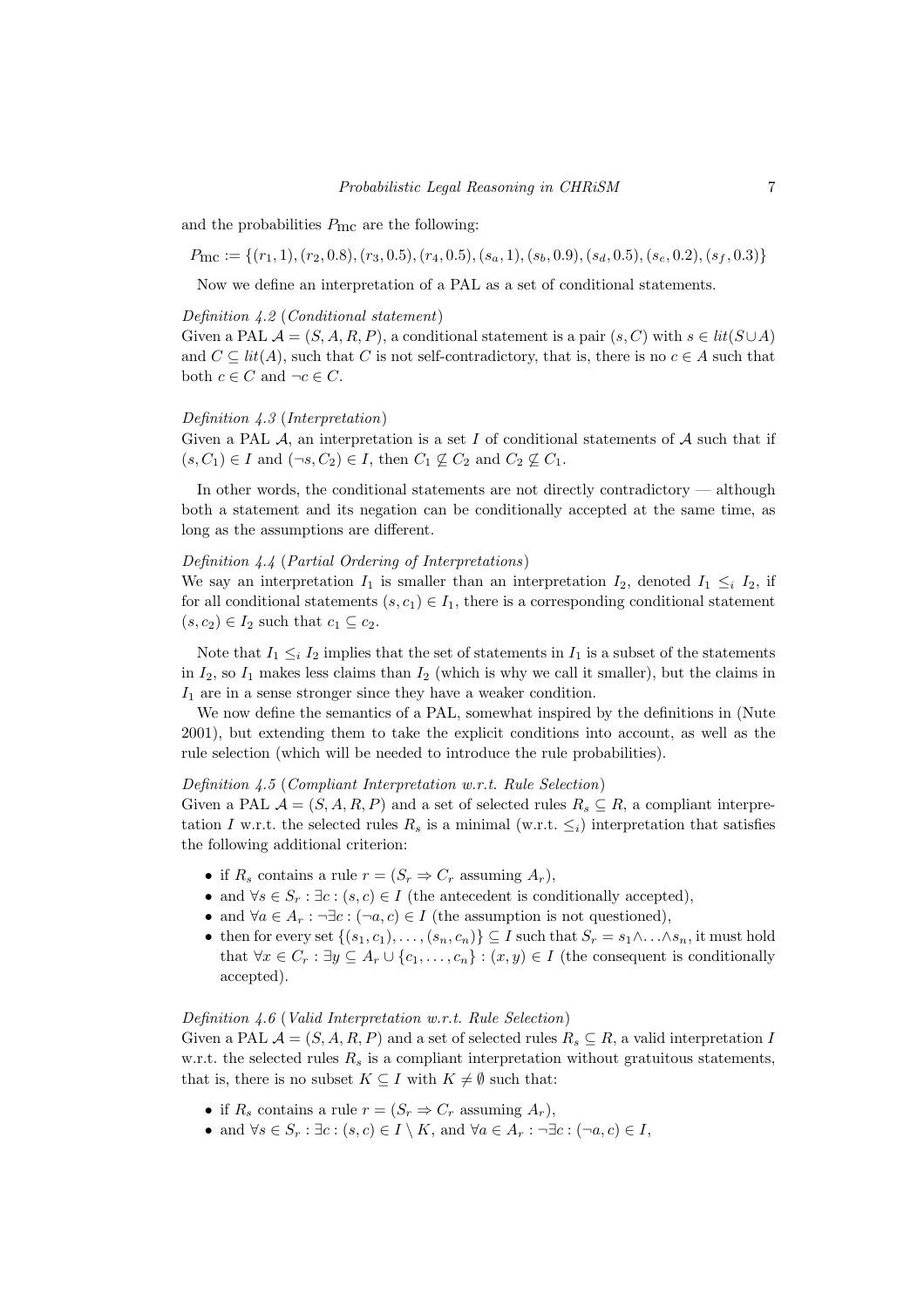• then for every set  $\{(s_1, c_1), \ldots, (s_n, c_n)\}\subseteq I\setminus K$  such that  $S_r = s_1 \wedge \ldots \wedge s_n$ , it must hold that  $\forall x \in C_r : \forall y \subseteq A_r \cup \{c_1, \ldots, c_n\} : (x, y) \notin K$ .

Returning to the mad cow example, consider the rule selection  $R_{\text{mc}}$  of all rules. The following is the only valid interpretation w.r.t.  $R_{\text{mc}}$ :

 $\{(a, \emptyset), (b, \emptyset), (d, \emptyset), (e, \emptyset), (f, \emptyset), (\neg \texttt{app(r1)}, \emptyset), (\neg \texttt{app(r3)}, \emptyset)\}\$ 

This is the only valid interpretation w.r.t.  $R' = \{r_1, r_3, r_4, s_a, s_b, s_e, s_f\}$ :

 $\{(a, \emptyset), (b, \emptyset), (c, \emptyset), (e, \emptyset), (f, \emptyset), (\neg \text{app}(\texttt{r3}), \emptyset)\}\$ 

An interpretation like the above, but with  $(c, \{app(r1)\})$  instead of  $(c, \emptyset)$  also satisfies the criterion of Def. 4.5, but it is not compliant because it is not minimal w.r.t.  $\leq_i$ . The condition for the acceptance of the consequent of applicable rules is allowed to be weaker than (i.e. a subset of) the union of all the conditions arising from the antecedent and assumption. This relaxation serves two goals. Firstly, it means that if a consequent can be derived in different ways such that it would be accepted multiple times with varying conditions, it suffices to have only the weakest conditions in the interpretation. Secondly, because the interpretation has to be minimal w.r.t.  $\leq_i$ , conditions will only be present in the interpretation to avoid contradiction. The following example illustrates this point.

```
r_1 := bird \Rightarrow flies assuming normal-bird
r_2 := tux ⇒ bird \wedge tuxedo-plumage assuming eyes-OK
r_3 := tuxedo-plumage \Rightarrow penguin assuming feathers-make-bird
r_4 := penguin \Rightarrow ¬flies
r_5 := tux
```
Consider the selection of all rules. The interpretation  $\{(\text{tux}, \emptyset), (\neg \text{eyes-OK}, \emptyset)\}\$  is compliant, but it is not a valid interpretation since the statement ¬eyes-OK is trivially gratuitous: there is not even a rule that could derive it.

The following interpretation satisfies the criterion of Def. 4.5:

$$
\left\{\begin{array}{c}(\texttt{tux},\emptyset),\quad(\texttt{bird},\{\texttt{eyes-OK}\}),\quad(\texttt{flies},\{\texttt{eyes-OK},\texttt{normal-bird}\}),\\(\texttt{tuxedo-plumage},\{\texttt{eyes-OK}\}),\quad(\texttt{penguin},\{\texttt{eyes-OK},\texttt{features-make-bird}\}),\\(\neg \texttt{flies},\{\texttt{eyes-OK},\texttt{features-make-bird}\})\end{array}\right\}
$$

but it is not minimal w.r.t.  $\leq_i$ ; we can relax some conditions to get a minimal interpretation, for example: (in this case there are three minimal interpretations)

$$
\left\{\n\begin{array}{c}\n(\text{tux}, \emptyset), \quad (\text{bird}, \emptyset), \quad (\text{flies}, \{\text{normal-bird}\}), \\
(\text{tuxedo-plumage}, \emptyset), \quad (\text{penguin}, \{\text{eyes-OK}\}), \quad (\neg \text{flies}, \{\text{eyes-OK}\})\n\end{array}\n\right\}
$$

Note that some conditions have to be kept in order to avoid a direct contradiction between flies and  $\neg$ flies. Also note that in the above program, one could replace  $r_4$ with penguin  $\Rightarrow$  ¬normal-bird,  $\neg$ flies to get rid of these conditions and have a unique minimal interpretation which contains  $(\neg$ flies,  $\emptyset)$ .

# Definition 4.7 (Plausibility of a statement)

Given a PAL  $\mathcal{A} = (S, A, R, P)$ , a statement literal  $s \in lit(S)$  is called plausible w.r.t. a rule selection  $R_s$  if all valid interpretations w.r.t.  $R_s$  contain a conditional statement  $(s, c)$  for some c.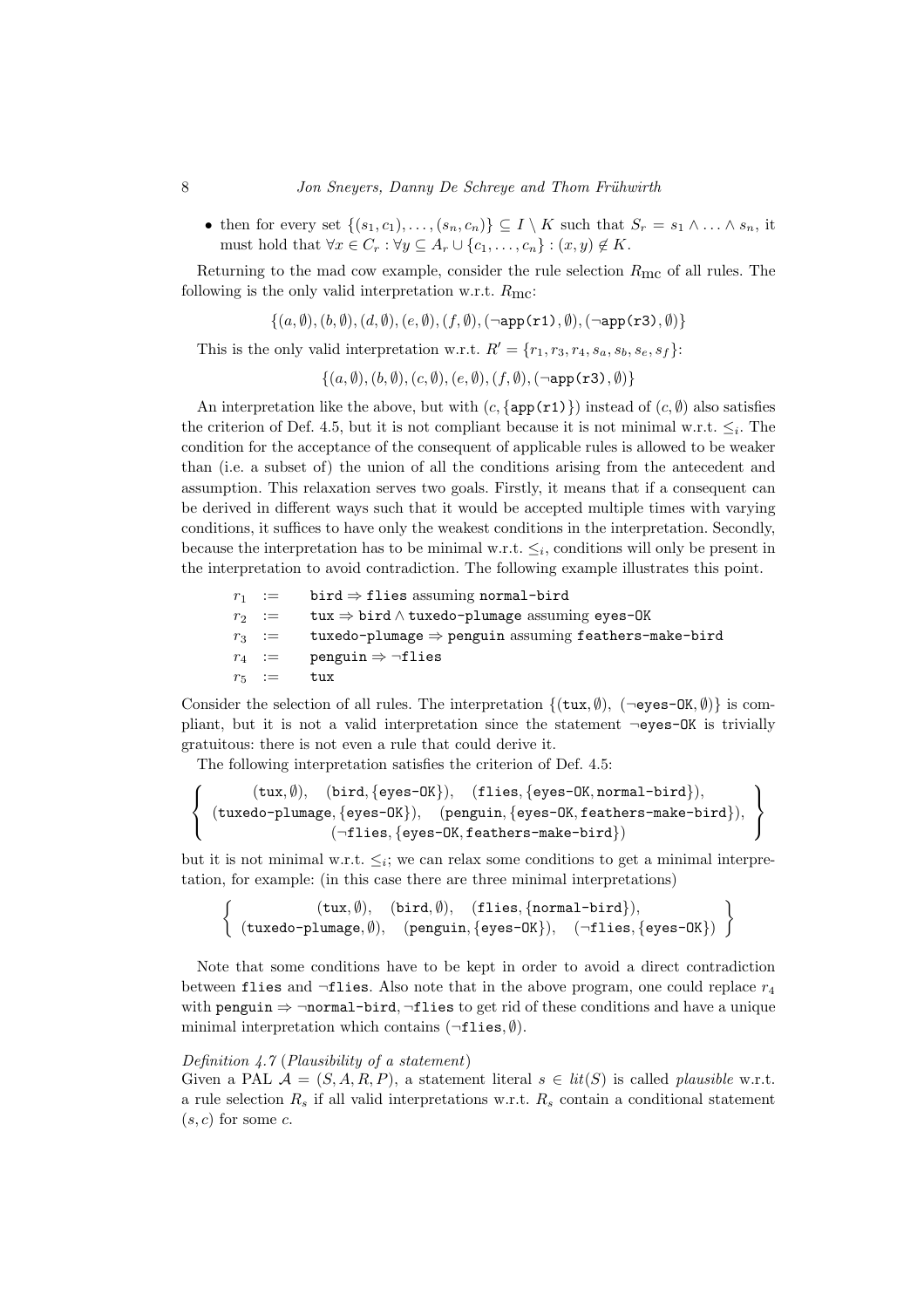#### Definition 4.8 (Acceptability of a statement)

Given a PAL  $\mathcal{A} = (S, A, R, P)$ , a statement literal  $s \in lit(S)$  is called *acceptable* w.r.t. a rule selection  $R_s$  if it is plausible and there exists a valid interpretation w.r.t.  $R_s$  which contains the conditional statement  $(s, \emptyset)$ .

In the above example, tux, bird, and tuxedo-plumage are acceptable statements, while flies, ¬flies, and penguin are plausible but not acceptable. All other literals are not even plausible.

The probability  $prob(R_s)$  of a rule selection  $R_s \subseteq R$  is defined as follows:

$$
prob(R_s) = \left(\prod_{r \in R_s} P(r)\right) \left(\prod_{r \in R \setminus R_s} 1 - P(r)\right)
$$

which ensures that  $\sum_{R_s \in \mathcal{P}(R)} \text{prob}(R_s) = 1.$ 

Definition 4.9 (Probability of a statement)

Given a PAL  $\mathcal{A} = (S, A, R, P)$ , the probability of a statement  $s \in lit(S)$  is defined as the sum of the probabilities of all rule selections  $R_s \in \mathcal{P}(R)$  in which s is acceptable.

#### 4.2 Transformation to CHRiSM

We now introduce a transformation from an arbitrary probabilistic argumentation logic  $\mathcal{A} = (S, A, R, P)$  to a CHRISM program  $P_{CHRiSM}(\mathcal{A})$ . The transformation generalizes the example of Section 3. We assume the list predicates member/2, subset/2, and append/2 (whose first argument is a list of lists) are defined in the host language (Prolog).

The transformed program starts with the same four rules as in Section 3. They ensure that accept/2 encodes an interpretation, redundant conditional statements are removed, as well as defeated statements. It ends with the rules for the assume phase as in Section 3.

In between, there are two CHRISM rules for each rule of A. Each rule  $r \in R$ :

 $s_1 \wedge \ldots \wedge s_n \Rightarrow c_1 \wedge \ldots \wedge c_m$  assuming  $a_1 \wedge \ldots \wedge a_k$ 

is transformed into one simple probabilistic CHRiSM rule:

 $P(r)$  ?? begin ==> selected(r).

and one non-probabilistic CHRiSM rule:

1 ?? selected(r),  $accept(s_1, C_1)$ , ...,  $accept(s_n, C_n)$  $\Rightarrow$  append([C<sub>1</sub>, ..., C<sub>n</sub>, [a<sub>1</sub>, ..., a<sub>k</sub>] ], NC),  $accept(c_1, NC), ..., accept(c_m, NC)$ .

where all literals of the form  $\neg x$  are encoded as  $not(x)$ .

In the example transformation of Section 3, we have combined the selection and application rules into one probabilistic rule by "unfolding" the selected/1 constraint. This is not sound in general: if a rule can have several instances, or if the conditional statements in its left hand side can have their condition simplified (e.g. in the assume phase), the rule should either never fire, or always fire, depending on whether it was selected or not. For PAL rules where the left hand side statements can only be inferred unconditionally (in particular, for rules without a left hand side, i.e. facts), it is sound to do this "unfolding". This is the case in the mad cow example.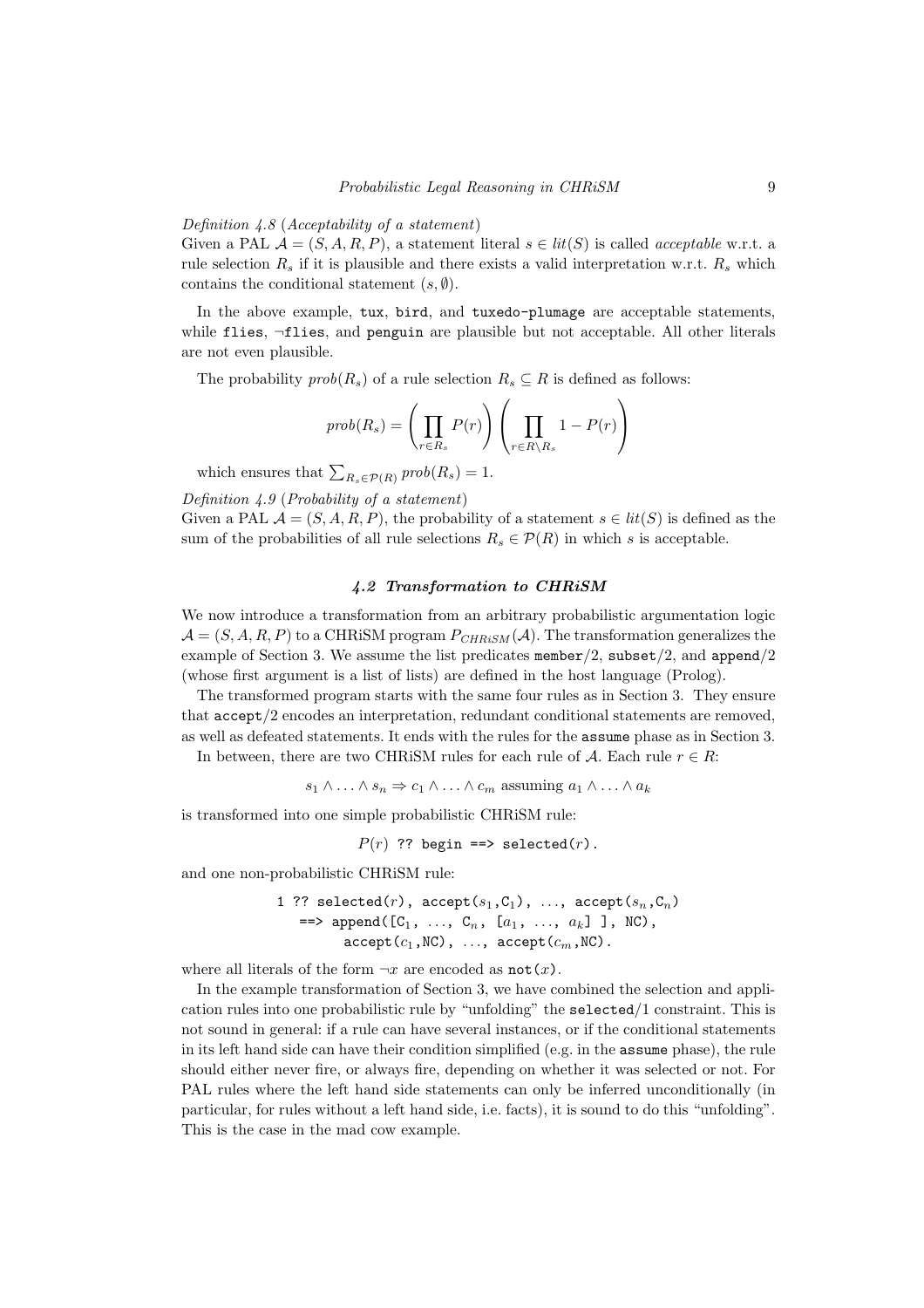Correctness. It is relatively straightforward to see that when the assume phase starts, accept/2 encodes an interpretation that satisfies the criterion of Def. 4.5 w.r.t. the rule selection encoded by selected/1. It also does not contain gratuitous statements. However, the interpretation is not necessarily minimal. The assume phase searches for minimal interpretations by nondeterministically relaxing the assumptions. Since the relaxed accept/2 constraints will cause the transformed PAL rules to be revisited, the criterion of Def. 4.5 remains satisfied.

Advantages and disadvantages of CHRiSM. We could also attempt to implement PALs in other probabilistic logic formalisms, like LPAD (Vennekens, Verbaeten et al. 2004), PRISM (Sato 2008), or ProbLog (Kimmig, Demoen et al. 2011). One approach would be to implement assumptions using negation-as-failure. For example, the mad cow example could be expressed as an LPAD program as follows:

| c :- r1, a, b, $\lnot$ not_app_r1.                                  | r1.     | a. b:0.9. |
|---------------------------------------------------------------------|---------|-----------|
| $not\_app_r1$ :- $r2$ , d.                                          | r2:0.8. | d:0.5.    |
| $not\_app\_r1$ :- $r3$ , e, $\lceil + \text{not\_app\_r3} \rceil$ . | r3:0.5. | e:0.2.    |
| $not\_app_r3$ :- $r4$ , f.                                          | r4:0.5. | f:0.3.    |

and in this simple example, that would work. However, in the general case, explicit conditions are needed. Consider for example the tux example. In CHRiSM, we can use the constraint store to keep track of explicit conditions, and use multi-headed rules to simplify redundant conditions, retract undercut statements, and detect contradictions. Combined with standard Prolog search (in the assume rule), this gives us the expressivity needed to implement PALs in a straightforward way.

The downside of our CHRiSM implementation of PALs is that for probability computations (and for learning), we are basically generating all possible worlds (rule selections) and construct full interpretations for each world in a bottom-up (forward chaining) manner. This approach clearly does not scale well to PAL programs with a large amount of probabilistic rules, since the number of possible worlds is exponential in the number of probabilistic rules. In the case of legal reasoning, we do not think this is a major concern: the total number of rules and claims relevant to the case should be rather small in practice (after all, at some point all relevant information has to fit in the mind of the judge, who is only human). Moreover, only some of the rules and claims will have to be considered as being probabilistic — the others can be safely assigned a probability of 1 (or 0), so they do not contribute to the exponential blowup.

## 5 Learning

For now, we have assumed the probabilities to be known in advance. As mentioned in the conclusion of (Riveret, Rotolo et al. 2007), an issue is: where do these numbers come from? They suggest a statistical analysis of known precedents. The CHRiSM framework gives us exactly the tools needed to do this.

Instead of using fixed probabilities, we can make some or all probabilities learnable. We can then use a "training set" consisting of the outcomes of earlier similar cases we call these the *observations* — to find a maximum likelihood probability distribution to fit the observations.

Some of the observations may be *full* observations, meaning that we not only know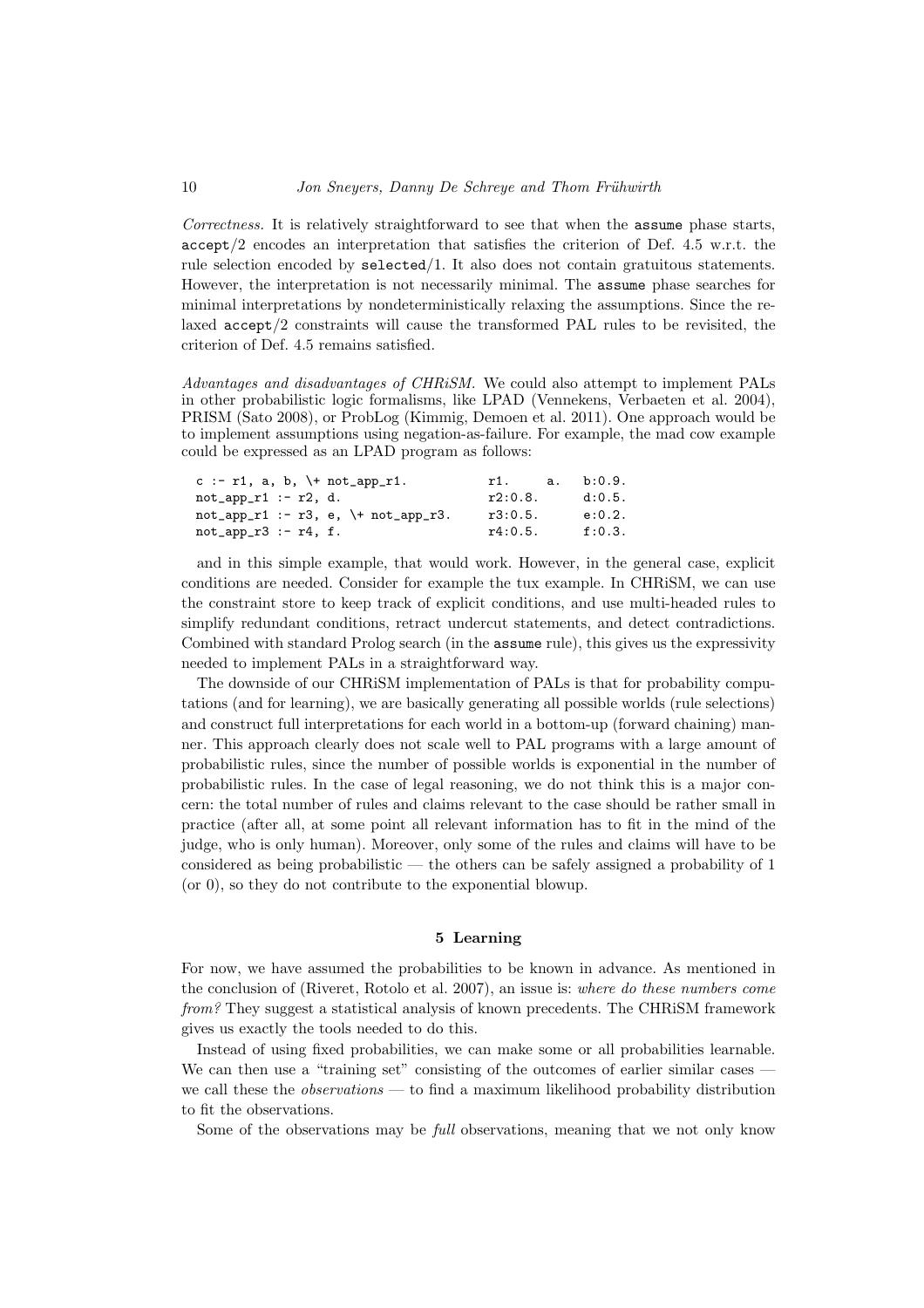| Rule        | Original probability | Learned probability |
|-------------|----------------------|---------------------|
| a           |                      | 0.999999723         |
| b           | 0.9                  | 0.875267302         |
| d           | 0.5                  | 0.540243696         |
| e           | 0.2                  | 0.204545455         |
| $\mathbf f$ | 0.3                  | 0.258644714         |
| r1          |                      | 0.999975929         |
| r2          | 0.8                  | 0.723429684         |
| r3          | $0.5\,$              | 0.547720330         |
| r4          | $0.5\,$              | 0.503165649         |

Table 1. Re-discovering the probabilities with CHRiSM's learning algorithm.

the final outcome, but also how exactly the reasoning went: what statements were put forward, what statements were accepted or rejected. More realistically, we only have partial observations: e.g. the final outcome is known, but not the intermediate steps. In CHRiSM we can use both.

As a proof of concept, let us try to "rediscover" the original probabilities in our running example. Assume for the sake of the example we have a database of 1100 prior rulings, but we do not have time to read through all of them to find out exactly what the reasoning was. Say we take 100 random samples and input them as full observations, like this:

```
begin \leq \geq accept(not app(r1), []), accept(d, []), accept(b, []), accept(a, []).
begin \leq \geq accept(d, []), accept(a, []).
begin \leq => \text{accept}(c,[]), \text{accept}(b,[]), \text{accept}(a,[]), \text{accept}(\text{app}(r1),[]).
```
For example, in the first case, even though both a and b were accepted, c was not, either because rule  $r1$  was not applied – remember, we do not know its probability – or because its assumption  $app(r1)$  was refuted, i.e., d was accepted and rule  $r2$  was applied.

The remaining 1000 cases are not studied in that much depth: all that was checked is who won (i.e. was c accepted?) and whether or not statement  $e$  ("the cow was mad") was accepted. For the four possible combinations, the following counts were recorded:

```
62 times begin ===> accept(c, []), accept(e, []).
432 times begin ===> accept(c,[]), ~accept(e,[]).
138 times begin ===> \text{c} accept(c, []), accept(e, []).
368 times begin ===> \text{°accept}(c, []), \text{°accept}(e, []).
```
In full observations, the right hand side of the large double arrow has to be exhaustive, so there is no need for explicit negation-as-absence. In partial observations, explicit negation (denoted by tilde) can be useful, like in the above example.

The full observations above were obtained by simply taking 100 random samples (i.e. running the query sample begin) on the original program with the explicit probabilities; the counts for the partial observations were obtained by computing the probabilities for each of the four cases and multiplying them by 1000.

Now that we have a training set, we can use the built-in learning algorithm to find a probability distribution that fits the data. The resulting probabilities are shown in Table 1; they approximate the original probabilities reasonably well.